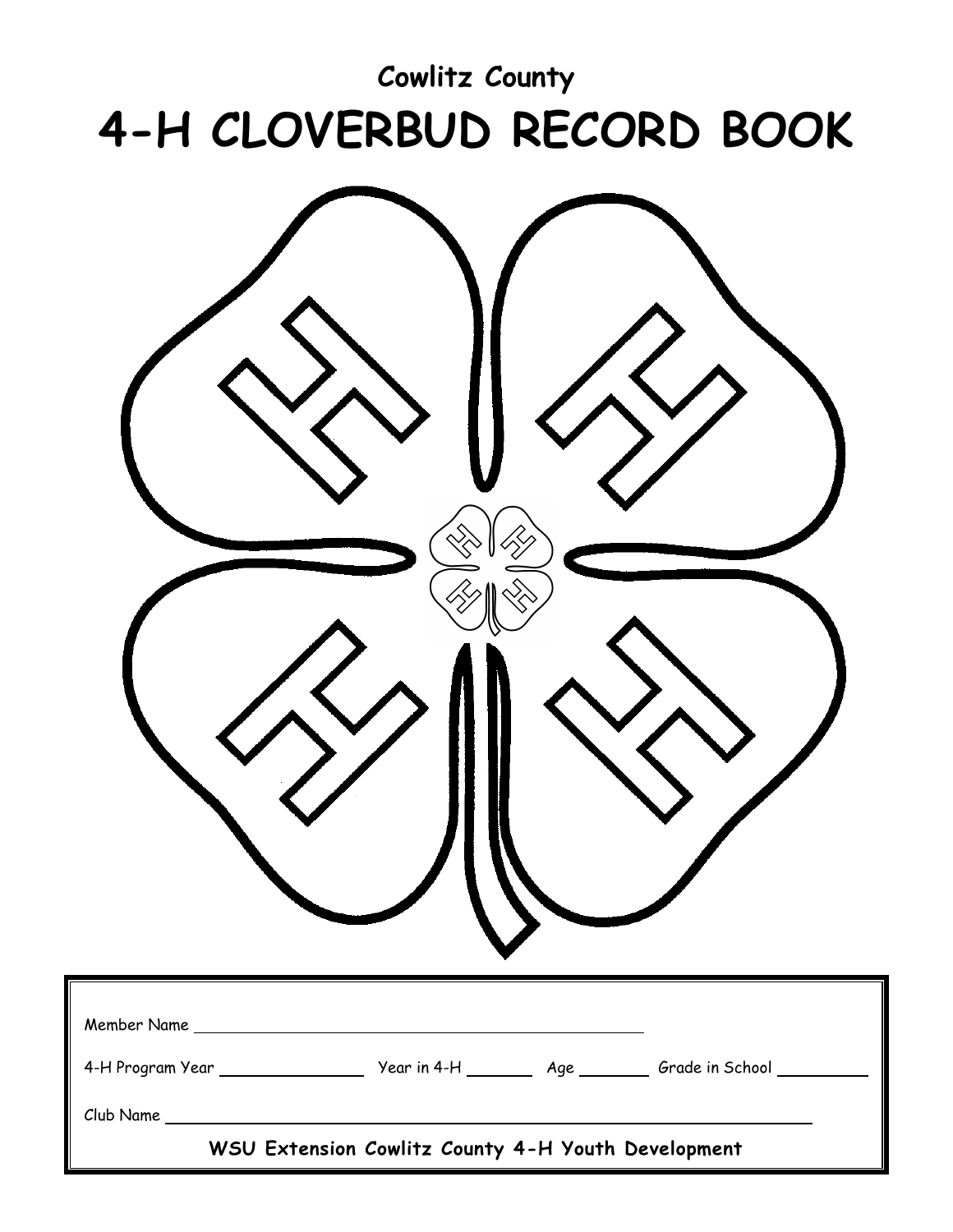

#### **This Record Book is to be used for:**

#### **KINDERGARTEN Members**

WSU Cowlitz County Extension will provide this book.

#### **1st GRADERS**

can choose between

- **Cloverbud Record Book** or
- **WSU Level 1 "4-H Record Book**" and and **WSU Level 1 "4-H Permanent Record"**

No **Project Records** / **Add Sheets** are required for Cloverbud 4-H Members

**Level 1 Record Book (CO932)** and **Level 1 Permanent Record Book (CO933)** need to be ordered directly from WSU and/or can be downloaded via the WSU publications website at pubs.wsu.edu.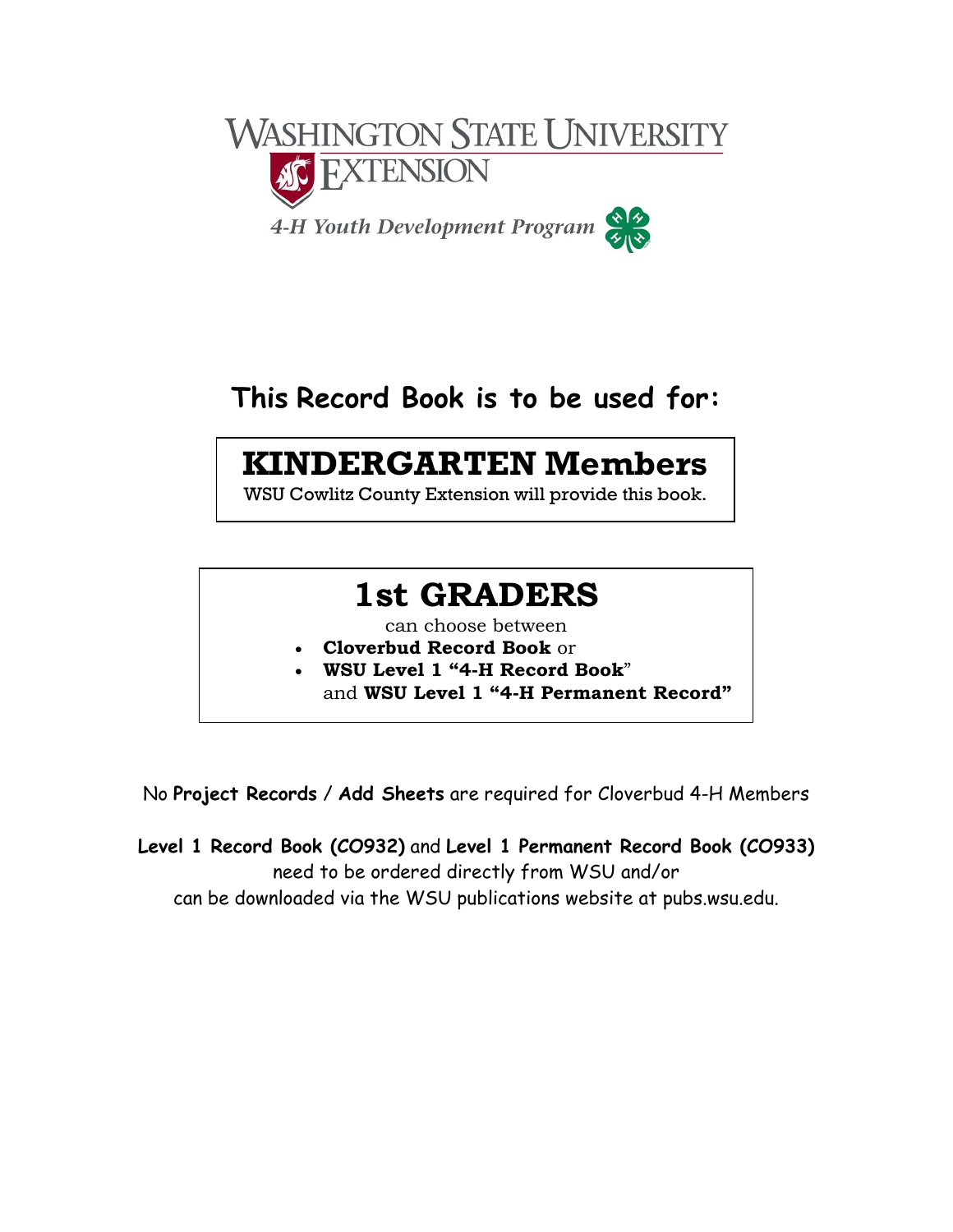### **4-H Pledge**

Draw or find a picture for each line of the 4-H Pledge

| I PLEDGE MY HEAD to<br><b>Clearer Thinking:</b> |  |
|-------------------------------------------------|--|
| MY HEART to<br>Greater Loyalty;                 |  |
| <b>MY HANDS to</b><br>Larger Service;           |  |
| AND MY HEALTH to<br>Better Living;              |  |
| For My Club,                                    |  |
| My Community,                                   |  |
| My Country,                                     |  |
| And My World.                                   |  |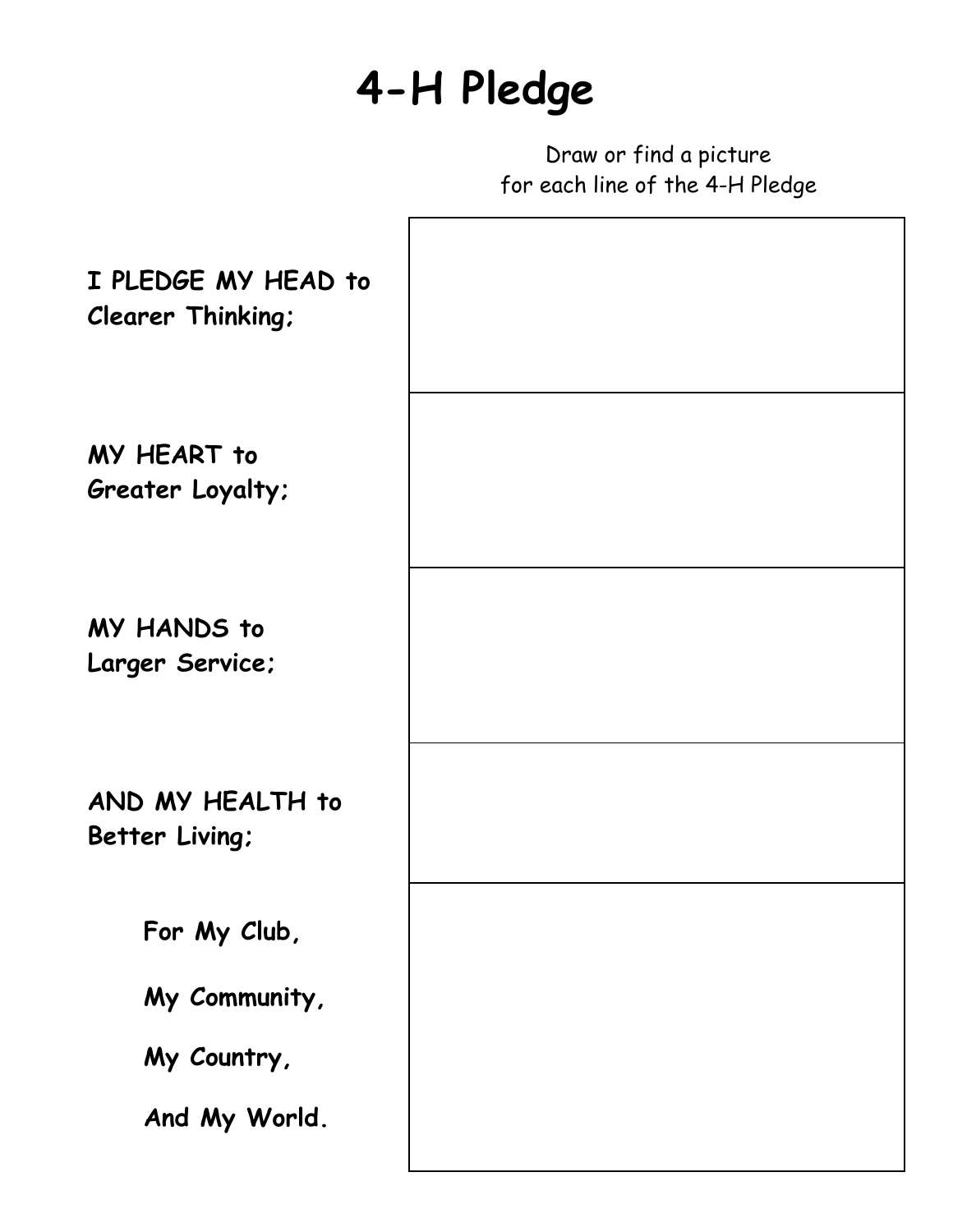

Draw or glue a picture of what 4-H means to you.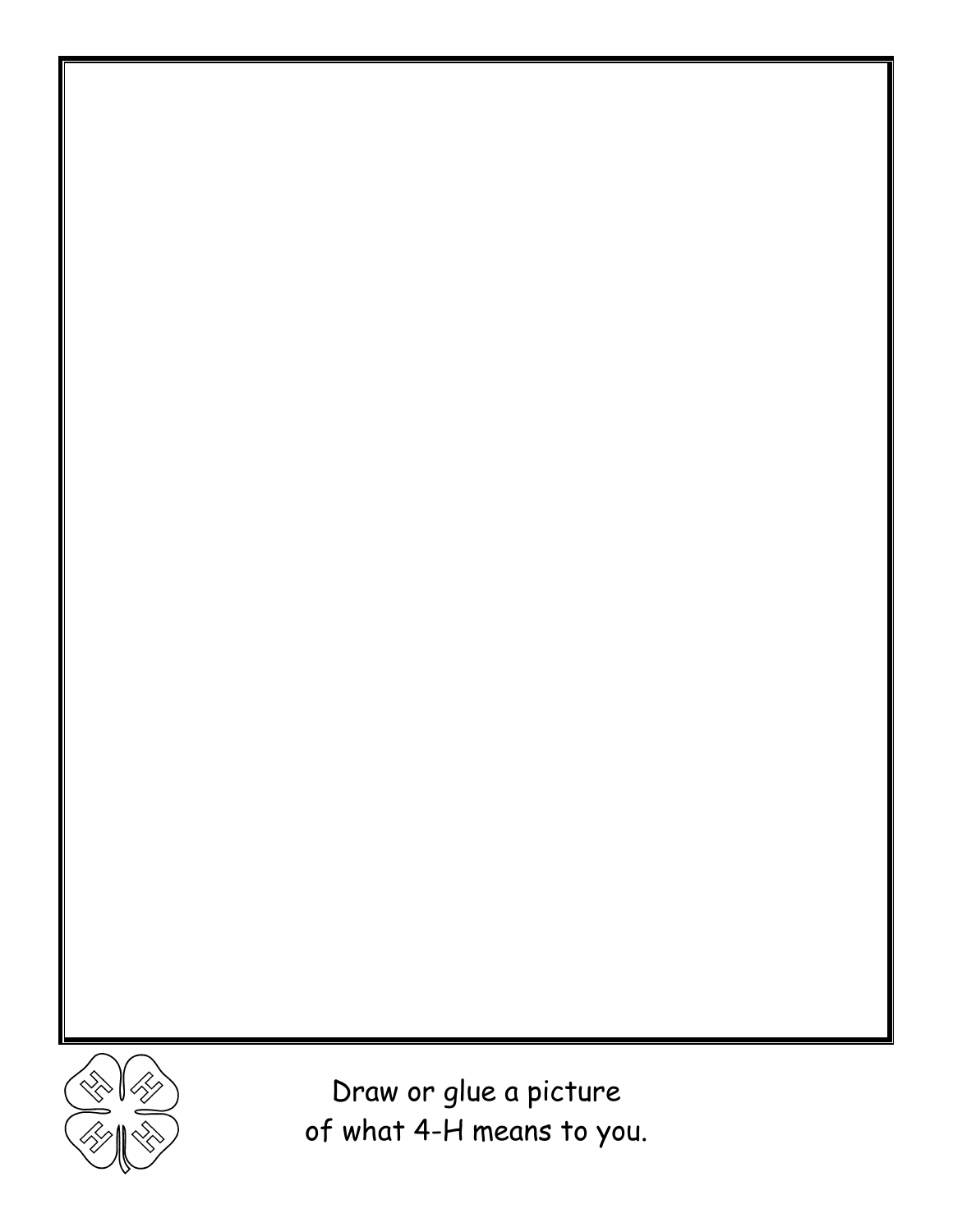

**The Four H's Stand for HEAD, HEART, HANDS, and HEALTH. Color the Emblem**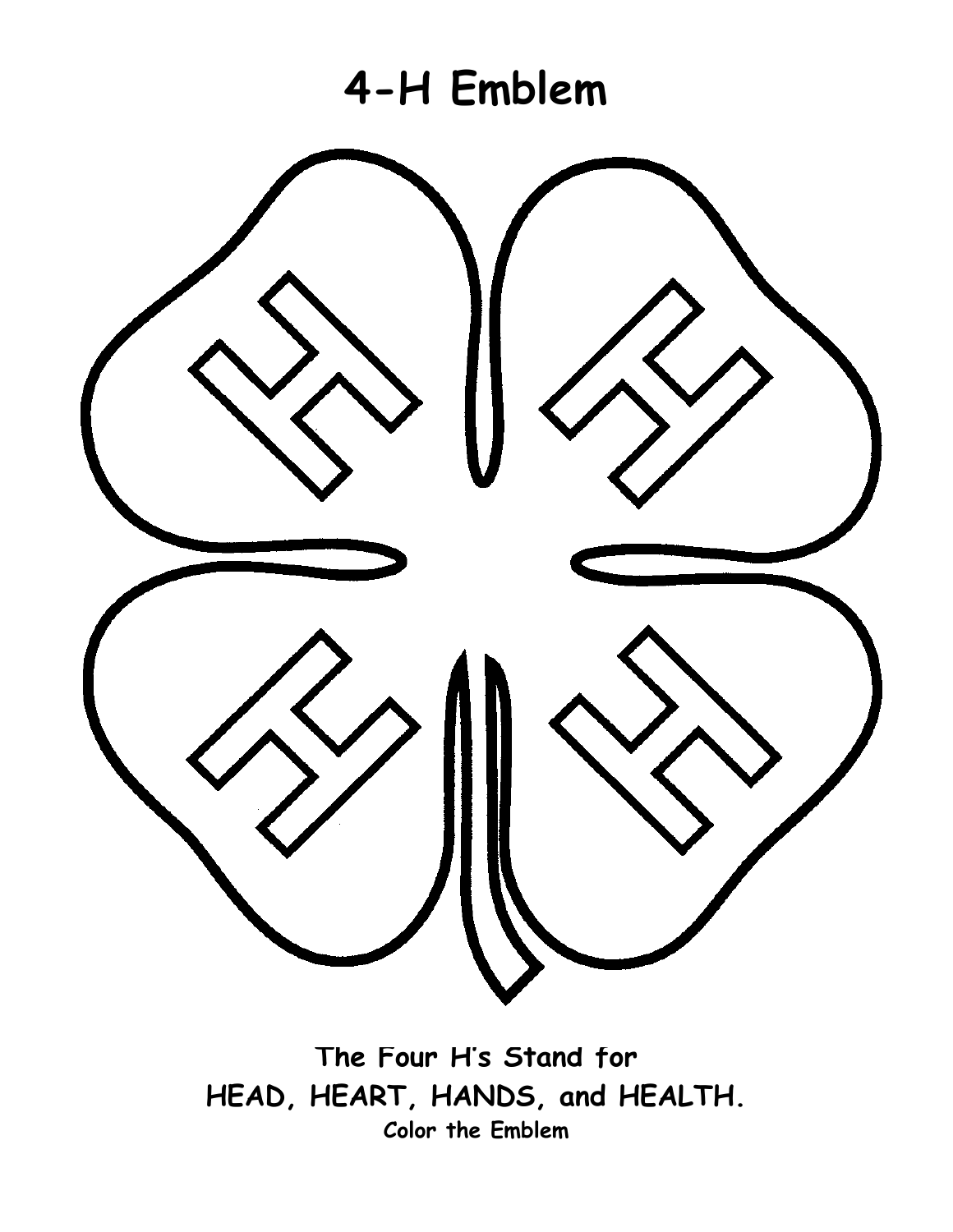# **My 4-H SCRAPBOOK**

Paste and draw pictures, photos, etc. of your 4-H experiences.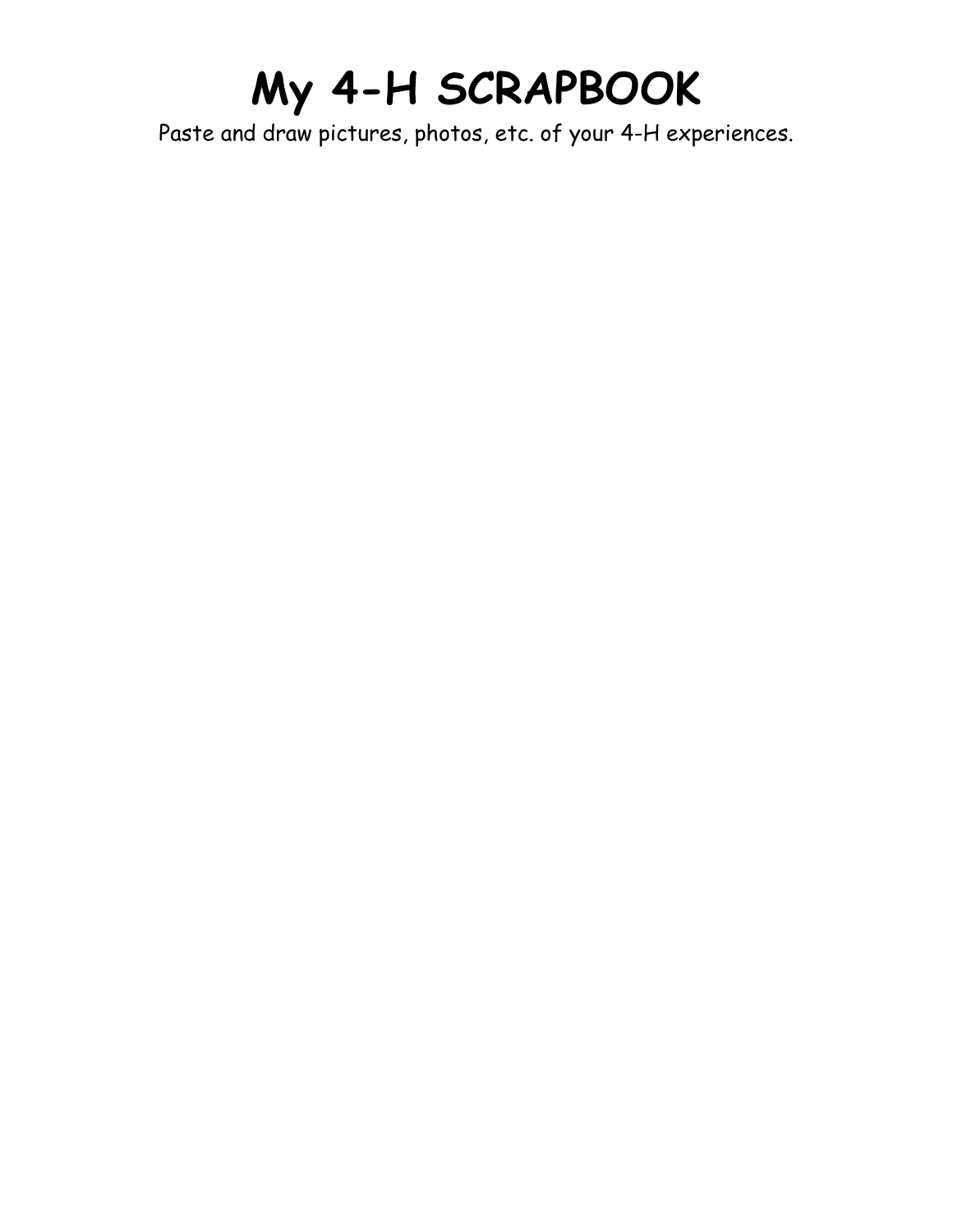## **My 4-H SCRAPBOOK**